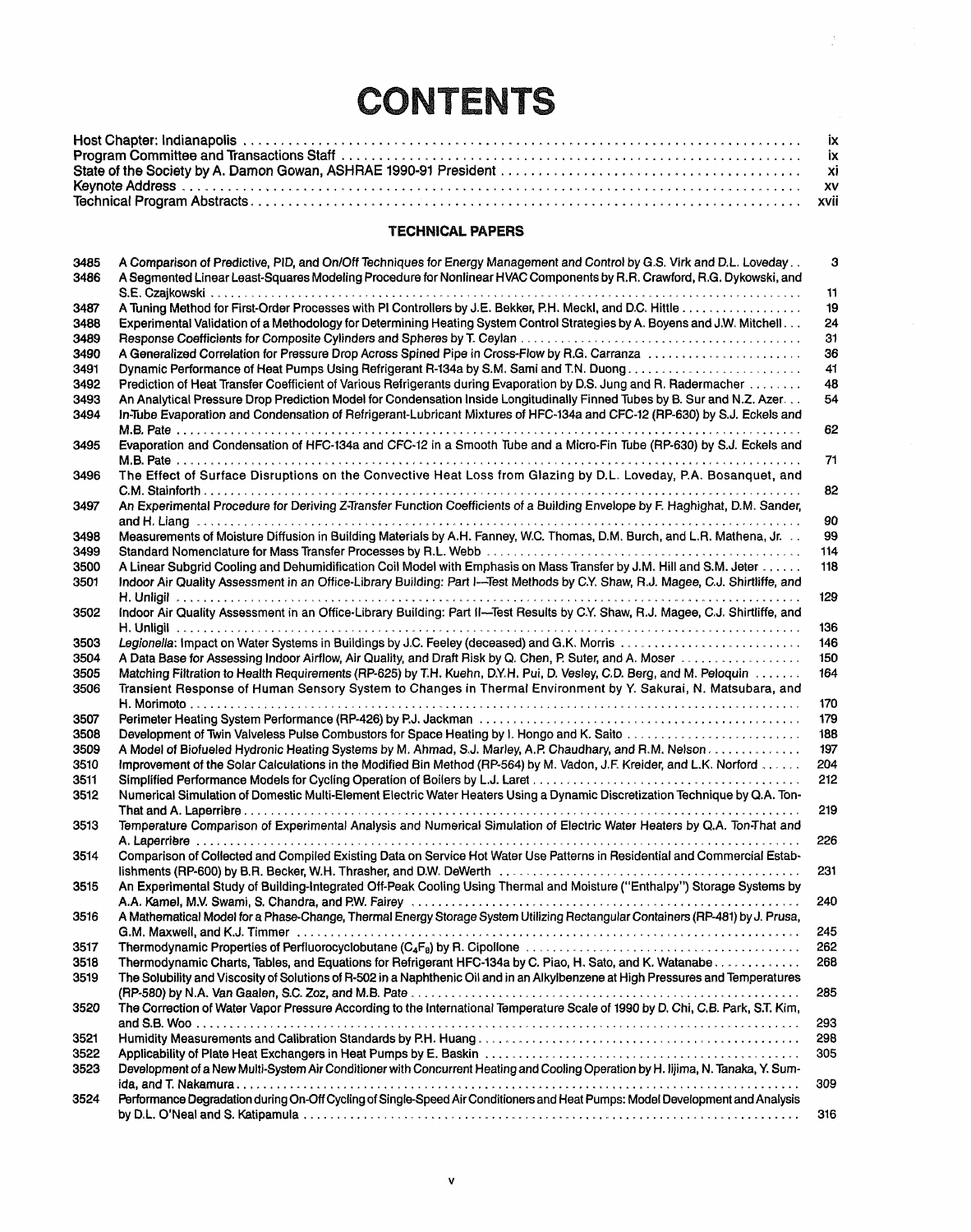| 3525<br>3526 | Rating of Mixed, Split, Residential Heat Pumps Operating in the Heating Mode by P.A. Domanski entertainment contains<br>Performance Degradation during On-Off Cycling of Single-Speed Heat Pumps Operating in the Cooling Mode: Experimental Results | 324 |
|--------------|------------------------------------------------------------------------------------------------------------------------------------------------------------------------------------------------------------------------------------------------------|-----|
|              |                                                                                                                                                                                                                                                      | 331 |
| 3527         |                                                                                                                                                                                                                                                      | 340 |
| 3528         | Overall and Component Airtightness Values of a Five-Story Apartment Building by C.Y. Shaw, R.J. Magee, and J. Rousseau                                                                                                                               | 347 |
| 3529         | Energy Implications of Blower Overrun Strategies for a Zoned Residential Forced-Air System by P. Oppenheim                                                                                                                                           | 354 |
| 3530         |                                                                                                                                                                                                                                                      | 363 |
| 3531         |                                                                                                                                                                                                                                                      | 378 |
| 3532         | A Simulation Model of Refrigerating and Air-Conditioning Equipment Based on Experimental Data by C. Cecchini and                                                                                                                                     |     |
|              |                                                                                                                                                                                                                                                      | 388 |
| 3533         | Operational Envelope and Performance Curves for a Compression-Enhanced Ejector Refrigeration System by M. Sokolov and                                                                                                                                |     |
|              |                                                                                                                                                                                                                                                      | 394 |
| 3534         | Experimental Study of the Effects of Alcohol Additives in Lithium Bromide/Water Pool Absorbers by Y.M. Elkassabgi and H.                                                                                                                             | 403 |
| 3535         | Advancements in Operation and Maintenance Techniques of Big-RT* Absorption Chillers in Japan by K. Watanabe                                                                                                                                          | 406 |
| 3536         | Survey of the Use and Emissions of Chlorofluorocarbons from Large Chillers (RP-603) by K.E. Hummel, T.P. Nelson, and                                                                                                                                 |     |
|              |                                                                                                                                                                                                                                                      | 416 |
| 3537         | Chilled-Water Production in Ice-Based Thermal Storage Systems by M.S. Kirshenbaum                                                                                                                                                                    | 422 |
| 3538         | The Effect of Frost Accumulation on the Performance of Domestic Refrigerator-Freezer Finned-Tube Evaporator Coils by R.W. Rite                                                                                                                       |     |
|              |                                                                                                                                                                                                                                                      | 428 |
| 3539         | A Parametric Study of the Factors Governing the Rate of Frost Accumulation on Domestic Refrigerator-Freezer Finned-Tube Evaporator                                                                                                                   |     |
|              |                                                                                                                                                                                                                                                      | 438 |
| 3540         | Simulation of Nonazeotropic Refrigerant Mixtures for Use in a Dual-Circuit Refrigerator/Freezer with Countercurrent Heat Exchangers                                                                                                                  |     |
|              |                                                                                                                                                                                                                                                      | 447 |
| 3541         | Measurement of Bidirectional Solar-Optical Properties of Shading Fabrics by B.D. Hunn, M.M. Grasso, M.A. Beaudry, and                                                                                                                                |     |
|              |                                                                                                                                                                                                                                                      | 455 |
| 3542         | Evaporator Analysis for Application to Water-Source and Ice-Maker Heat Pumps by S.M. Aceves-Saborio and G.M. Reistad a.                                                                                                                              | 465 |

 $\bar{z}$ 

## **SYMPOSIUM PAPERS**

| IN-91-1 Application of Artificial Intelligence and Advanced Computing Concepts to HVAC Systems                                      |     |
|-------------------------------------------------------------------------------------------------------------------------------------|-----|
| A Knowledge-Aided Design System for Energy-Efficient Buildings by R. Mayer, L.O. Degelman, C.J. Su, A. Keen, P. Griffith, J. Huang, |     |
|                                                                                                                                     | 479 |
| Withdrawn                                                                                                                           |     |
|                                                                                                                                     | 495 |
| Comparison of Artificial Neural Networks with Traditional Methods of Predicting Return Time from Night or Weekend Setback by        |     |
|                                                                                                                                     | 500 |
| IN-91-2 Indoor Environment Effects on Animal Performance                                                                            |     |
| Effects of Environmental Quality in Livestock Buildings on Swine Health and Productivity: A Literature Review by S. De Boer, W.D.   |     |
|                                                                                                                                     | 511 |
| Decision-Making Guides for Optimizing Environments for Growing Swine by J.A. Nienaber and G.L. Hahn                                 | 519 |
| Strategies Toward Ensuring Proper Air Conditions and Animal Environments within Livestock Facilities by D.P. Froehlich and          |     |
| $S.H.$ Pohl $\ldots$ , $\ldots$ , $\ldots$ , $\ldots$                                                                               | 526 |
|                                                                                                                                     |     |
| Modeling Summer Ventilation for Growing/Finishing Swine by T.L. Funk, L.L. Christianson, G.L. Riskowski, and                        |     |
| $B.K.$ Pedersen $\ldots \ldots \ldots \ldots \ldots \ldots$                                                                         | 532 |
| Linear Additivity of the Effects of Multiple Concurrent Stressors on Chick Productive Performance and Heterophil: Lymphocyte Ratio  |     |
| by J.M. McFarlane and S.E. Curtis $\ldots, \ldots, \ldots, \ldots, \ldots, \ldots, \ldots$<br>. <i>.</i>                            | 538 |
| Response of Young Pigs to Various Air Temperatures and Velocities by G.L. Riskowski and D.S. Bundy                                  | 543 |
| IN-91-3 Laboratory Fume Hood Exhaust Stack Design                                                                                   |     |
| An Objective Approach to Laboratory Stack Design by R.L. Petersen and M.A. Ratcliff                                                 | 553 |
| Concentrations from Above-Roof Releases of Laboratory Exhausts--A Wind Tunnel Study by R.S. Thompson                                | 563 |
| The Effect of Stack Height, Exhaust Speed, and Wind Direction on Concentrations from a Rooftop Stack by L.L. Schulman               |     |
| and J.S. Scire $\ldots \ldots \ldots \ldots \ldots \ldots$                                                                          | 573 |
| Using Wind Tunnel Data and Other Criteria to Judge Acceptability of Exhaust Stacks by W.H. Smeaton, M.F. Lepage, and G.D.           |     |
|                                                                                                                                     | 583 |
| Wind-Tunnel Study of Atmospheric Dispersion of Near-Field Exhaust from a Stack by B.R. White                                        | 589 |
| IN-91-4 Topics in Desiccant Technology                                                                                              |     |
| Ambient Pressure, Liquid Desiccant Air Conditioner by W.F. Albers, J.R. Beckman, R.W. Farmer, and K.G. Gee                          | 603 |
| Simulation of Advanced Gas-Fired Desiccant Cooling Systems by W.M. Worek, W. Zheng, W.A. Belding, D. Novosel, and W.D.              |     |
|                                                                                                                                     | 609 |
| Polymers as Advanced Materials for Desiccant Applications 2. Alkali Salts of Polystyrene Sulfonic Acid by A.W. Czanderna and H.H.   |     |
|                                                                                                                                     | 615 |
| IN-91-5 Smoke Management System Technology                                                                                          |     |
| Determination of Critical Air Velocities to Prevent Smoke Backflow at a Stair Door Opening on the Fire Floor (RP-660) by G.T.       |     |
|                                                                                                                                     | 627 |
|                                                                                                                                     | 634 |
|                                                                                                                                     |     |
|                                                                                                                                     | 643 |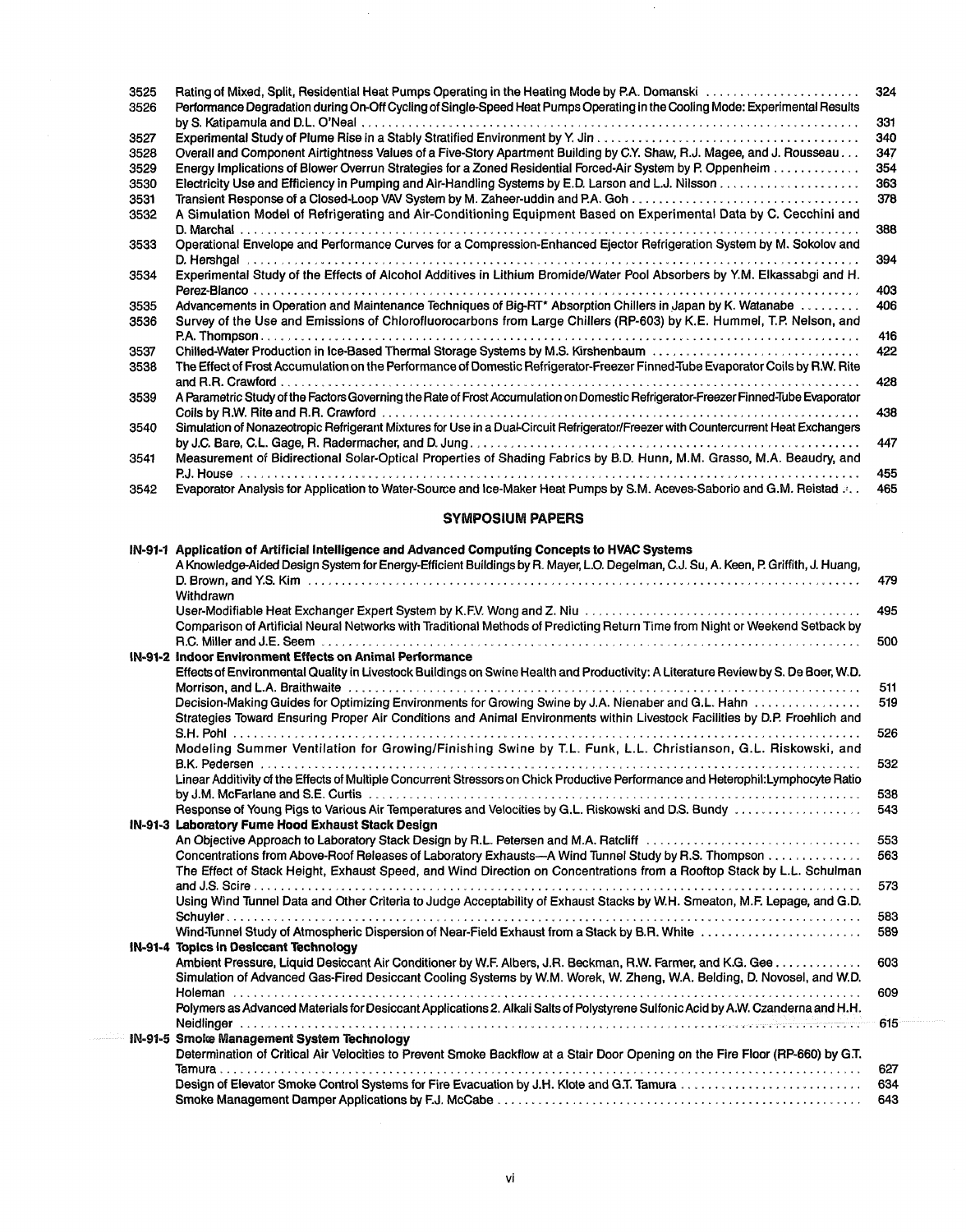| IN-91-6 Advanced HVAC Fluid Technology Applicable to District Cooling<br>A Novel Concept for Heat Transfer Fluids Used in District Cooling Systems by Y.I. Cho, E. Choi, and H.G. Lorsch<br>Comparative Energy Analysis of Alternative HVAC Systems Linked with 45°F, 35°F, or 55°F District Chilled Water by G.                                                                                                                                                                                                                                                                                                                                  | 653<br>659                      |
|---------------------------------------------------------------------------------------------------------------------------------------------------------------------------------------------------------------------------------------------------------------------------------------------------------------------------------------------------------------------------------------------------------------------------------------------------------------------------------------------------------------------------------------------------------------------------------------------------------------------------------------------------|---------------------------------|
| See also Technical Paper 3537                                                                                                                                                                                                                                                                                                                                                                                                                                                                                                                                                                                                                     |                                 |
| IN-91-7 Advanced Computer Technology for Building Design and Operation-Part I<br>Development of a Knowledge-Based System for Cooling Load Demand Management at Large Installations by R.A. Potter, Jr., J.F.<br>Kreider, M.J. Brandemuehl, and L.M. Windingland (and the contract of the contract of the contract of the contract of the contract of the contract of the contract of the contract of the contract of the contract of the contr<br>Using Advanced Computer Technology to Design an Energy Savings Analysis Tool by W.L. Carroll and R.J. Hitchcock<br>Mechanical Engineering Design Computer Programs for Buildings by V.C. Thomas | 669<br>676<br>685<br>694<br>701 |
| IN-91-8 Evaluation of Water-Loop Heat Pump Systems<br>Field Test Results Applied to Optimizing Water-Loop Heat Pump Design and Performance by E.A. Kush and C.A. Brunner<br>Heat Recovery in Buildings Using Water-Loop Heat Pump Systems: Part I-Energy Requirements and Savings by R.H. Howell and<br>Heat Recovery in Buildings Using Water-Loop Heat Pump Systems: Part II--Sensitivity Analysis by R.H. Howell and J.H. Zaidi                                                                                                                                                                                                                | 713<br>727<br>736<br>750        |
| IN-91-9 Advanced Computer Technology for Building Design and Operation-Part II<br>Artificial Intelligence as an Integration Technology by I.H.K. McConkey and M.P. Case<br>Artificial Neural Networks Demonstration for Automated Generation of Energy Use Predictors for Commercial Buildings by J.F. Kreider<br>Passive Solar Design for Windows Using a Neural Network by G.S. Gill and K.V. Wong [[[[[[[[[[[[[[[[[[[[[[[[[[]]]]]]]                                                                                                                                                                                                            | 761<br>768<br>775<br>780        |
| IN-91-10 Radiant Heat Applications and Control<br>The Response of Radiant Heating Systems Controlled by Outdoor Reset with Feedback by C.R. MacCluer<br>An Experimental Study of the Control of Radiant Floor Heating Systems: Proportional Flux Modulation vs. Outdoor Reset Control                                                                                                                                                                                                                                                                                                                                                             | 787<br>795                      |
| Angle Factor Graphs for a Person to Inclined Surfaces by L.N. Kalisperis, M. Steinman, and L.H. Summers                                                                                                                                                                                                                                                                                                                                                                                                                                                                                                                                           | 800<br>809                      |
| IN-91-11 Evaporative Cooling Concepts for Energy Conservation and Improvement of the Environment<br>Application of Evaporative Cooling Concepts to Save Energy While Improving the Indoor and Outdoor Environment by W.K.                                                                                                                                                                                                                                                                                                                                                                                                                         | 843                             |
| A Heat and Mass Transfer Model for Thermal and Hydraulic Calculations of Indirect Evaporative Cooler Performance by P.L. Chen,<br>Development and Demonstration of an Evaporative Cooler Simulation Model for the BLAST Energy Analysis Computer Program                                                                                                                                                                                                                                                                                                                                                                                          | 852                             |
| The Energy and Comfort Performance of Evaporative Coolers for Residential Buildings in California Climates by Y.J. Huang, H.F.                                                                                                                                                                                                                                                                                                                                                                                                                                                                                                                    | 866<br>874                      |
| IN-91-12 Residential Ventilation Standards and Systems-Part I<br>Repeatability and Reproducibility of Fan Pressurization Devices in Measuring Building Air Leakage (RP-594) by W.E. Murphy, D.G.<br>The Development of a Method of Determining Air Change Rates in Detached Dwellings for Assessing Indoor Air Quality by                                                                                                                                                                                                                                                                                                                         | 885                             |
|                                                                                                                                                                                                                                                                                                                                                                                                                                                                                                                                                                                                                                                   | 896<br>904                      |
| IN-91-13Procedures Used for Developing Envelope Recommendations in Energy Codes and Standards<br>Development of the Envelope Load Equation for ASHRAE Standard 90.1 by B.A. Wilcox<br>ASHRAE Standard 90.2 Envelope Load Factors and Trade-Off Procedures by M.F. McBride, B.A. Wilcox, and J.E. Christian<br>Thermal Mass Credits Relating to Building Envelope Energy Standards by J.E. Christian                                                                                                                                                                                                                                               | 913<br>928<br>941               |
| IN-91-14 New Developments in Refrigerator Systems Design<br>See also Technical Papers 3538, 3539, and 3540<br>The Alternative Refrigerant Dilemma for Refrigerator-Freezers: Truth or Consequences (RP-614) by E.A. Vineyard                                                                                                                                                                                                                                                                                                                                                                                                                      | 955                             |
| IN-91-15 Residential Ventilation Standards and Systems-Part II<br>Simulated Performance of Demand-Controlled Ventilation Systems Using Carbon Dioxide as an Occupancy Indicator by G.K. Yuill,<br>M.R. Jeanson, and C.P. Wray encourage to the contract of the contract of the contract of the contract of the contract of the contract of the contract of the contract of the contract of the contract of the contract of the c<br>Meeting Canadian Residential Ventilation Standard Requirements with Low-Cost Systems by B.E. Sibbitt and T.L. Hamlin                                                                                          | 963<br>969<br>979               |
| IN-91-16Strategies for Operation of Building Systems<br>Macroscopic Model of Indoor Air Quality and Automatic Control of Ventilation Airflow by P.D. Knoespel, J.W. Mitchell, and W.A.                                                                                                                                                                                                                                                                                                                                                                                                                                                            | 991<br>1002                     |
| The Utilization and Optimization of a Building's Thermal Inertia in Minimizing the Overall Energy Use by P. Simmonds                                                                                                                                                                                                                                                                                                                                                                                                                                                                                                                              | 1020<br>1031                    |